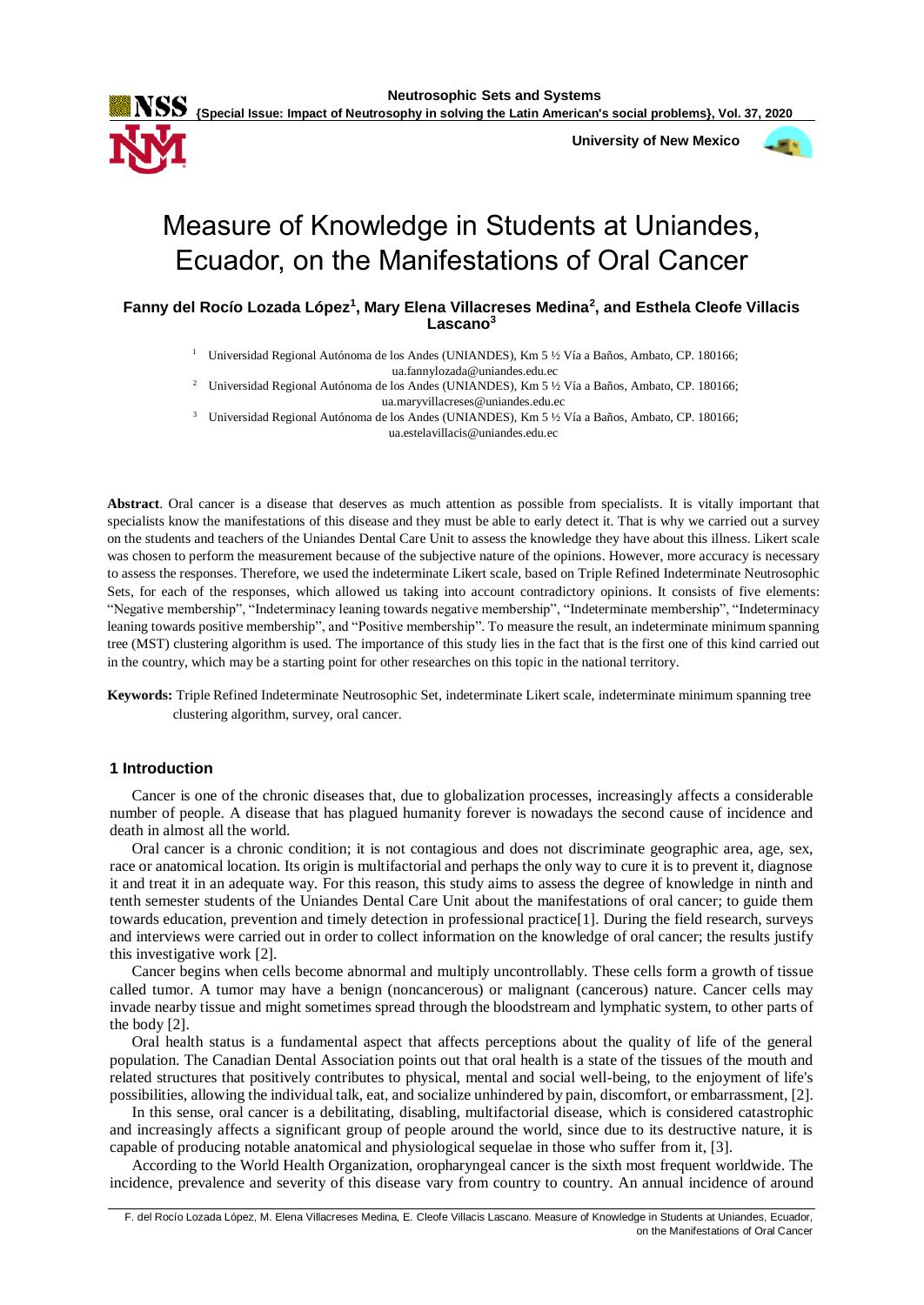275000 oral cancer and 130000 pharyngeal cancer is estimated. The calculations of the American Society Against Oropharyngeal Cancer, reports that 137000 people will suffer from this disease and 7300 will die due to this cause in the immediate future, [2].

In Quito, Ecuador the Cancer Institute (SOLCA) presents statistical records of tumors, reporting different locations in oropharyngeal structures, where the salivary glands, mouth, nose, sinuses, and tongue are the most frequent, [2].

According to the Pan-American Health Organization (PAHO), Ecuador is among the American countries with the highest prevalence of adolescents who use tobacco, which is one of the main predisposing factors for oral cancer that increases dramatically and affects the youngest population. Until a few years ago, the main causes of this type of cancer were the consumption of cigarettes and alcohol. Currently, it has drawn much attention about the close relationship existing between tumors of the oropharyngeal area and the human papilloma virus (HPV), [4].

At the Uniandes Dental Care Unit, no studies related to this research have been carried out. Either at the city or the province, so this study constitutes a fundamental pillar within the oncology area, whose purpose is to early detect the presence of oral cancer, so that the patient may receive timely treatment and increase his quality of life, through efficient and effective care.

In this research, we considered that the first aspect that must be taken into account to early fight this disease is that dentists or final years dental students be capable of detecting this disease and be duly informed about it. For this purpose, we conducted a survey on ninth and tenth semester students from the Uniandes Dental Care Unit, to assess knowledge about the manifestations of oral cancer. In addition, we interviewed specialists in the area, in order to obtain information that contributes to this investigation.

We considered to evaluate the interview and survey based on a Likert scale, [5, 6], which is a proven way of making subjective evaluations. However, this type of measurement scales has limitations. For example, it does not necessarily accurately capture the person's feeling about what is being valued. That is why we apply an indeterminate Likert scale, which consists of five evaluations that can express more accurately the presence of mixed feelings in each of the respondents. This scale uses the Triple Refined Indeterminate Neutrosophic Sets (TRINS) ([7, 8]) that are part of the neutrosophic theory of the Refined Neutrosophic Sets, [9-14]. TRINS consist of five elements: "Negative membership", "Indeterminacy leaning towards negative membership", "Indeterminate membership", "Indeterminacy leaning towards positive membership", and "Positive membership". In addition, each respondent can evaluate his feelings or knowledge in each of the elements of the scale, which provides greater accuracy to the study. The assessment can be made with the help of five-star or five-face rating graphs. Neutrosophy has been also successfully used to solve health and educational problems, [15-19].

To measure group trends, we used an indeterminate minimum spanning tree (MST) clustering algorithm as defined in [7], based on classical algorithms to find a minimum spanning tree in a connected and weighted graph [20].

This paper is split into the following sections: Section 2, explains the basic concepts of Neutrosophy, Triple Refined Indeterminate Neutrosophic Sets, distance between TRINS[21], indeterminate MST clustering algorithm, among others. Section 3 contains the methods and results of applying the survey and interview to students and teachers of the Uniandes Dental Care Unit[22], evaluated in form of TRINS, and the application of a clustering algorithm. The last section presents the conclusions of the paper.

### **2 Basic concepts**

This section summarizes the main concepts on Neutrosophy[21, 23, 24] and others concepts useful to comprehend this paper.

**Definition 1**: ([7, 8]) The *Single-Valued Neutrosophic Set* (SVNS) N over U is  $A = \{\leq$  $x; T_A(x), I_A(x), F_A(x) > : x \in U$ , where  $T_A: U \to [0, 1], I_A: U \to [0, 1],$  and  $F_A: U \to [0, 1], 0 \le T_A(x) + I_A(x) + I_A(x)$  $F_A(x) \leq 3$ .

**Definition 2**: ([7, 8]) The *refined neutrosophic logic* is defined such that: a truth T is divided into several types of truths:  $T_1, T_2, \ldots, T_p$ , I into various indeterminacies:  $I_1, I_2, \ldots, I_r$  and F into various falsehoods:  $F_1, F_2, \ldots, F_s$ , where all p, r, s  $\geq 1$  are integers, and p + r + s = n.

**Definition 3:** ([7, 8]) A *triple refined indeterminate neutrosophic set* (TRINS) *A* in X is characterized by positive  $P_A(x)$ , indeterminacy  $I_A(x)$ , negative  $N_A(x)$ , positive indeterminacy  $I_{P_A}(x)$  and negative indeterminacy  $I_{N_A}(x)$  membership functions. Each has a weight  $w_m \in [0,1]$  associated with it. For each  $x \in X$ , there are  $P_A(x), I_{P_A}(x), I_A(x), I_{N_A}(x), N_A(x) \in [0,1], w_P^m(P_A(x)), w_{I_P}^m(I_{P_A}(x)), w_I^m(I_A(x)), w_{I_N}^m(I_{N_A}(x)), w_N^m(N_A(x)) \in [0,1], w_{I_P}(x)$  $[0, 1]$  and  $0 \le P_A(x) + I_{P_A}(x) + I_A(x) + I_{N_A}(x)(x) + N_A(x) \le 5$ . Therefore, a TRINS *A* can be represented by  $A = \{ (x; P_A(x), I_{P_A}(x), I_A(x), I_{N_A}(x), N_A(x)) | x \in X \}.$ 

Let *A* and *B* be two TRINS in a finite universe of discourse,  $X = \{x_1, x_2, ..., x_n\}$ , which are denoted by:

F. del Rocío Lozada López, M. Elena Villacreses Medina, E. Cleofe Villacis Lascano. Measure of Knowledge in Students at Uniandes, Ecuador, on the Manifestations of Oral Cancer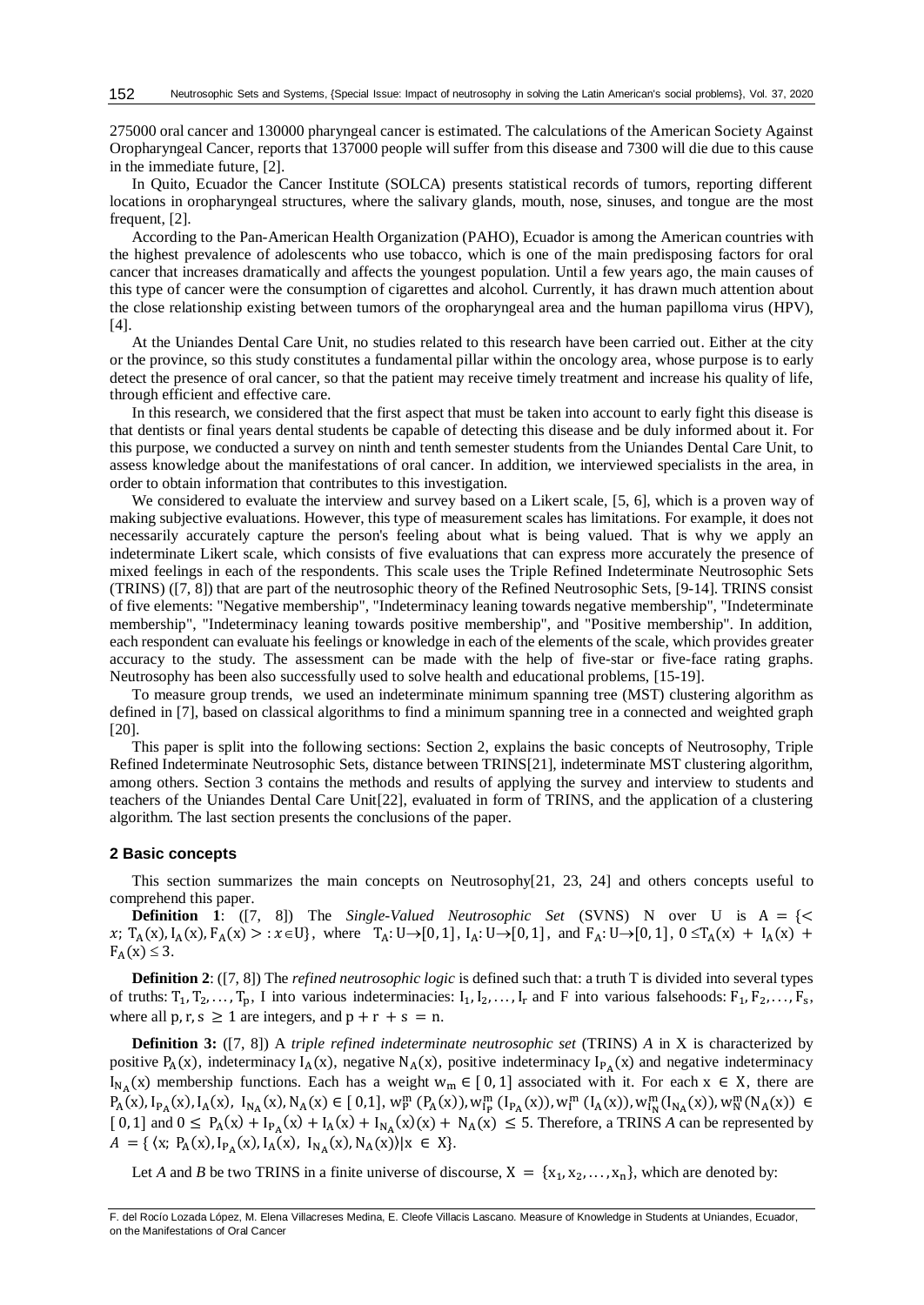$A = \{ (x; P_A(x), I_{P_A}(x), I_A(x), I_{N_A}(x), N_A(x)) | x \in X \}$  and  $B = \{ (x; P_B(x), I_{P_B}(x), I_B(x), I_{N_A}(x), I_{N_A}(x), I_{N_A}(x) \}$  $I_{N_B}(x), N_B(x)\rangle |x \in X\},\,$ 

Where  $P_A(x_i)$ ,  $I_{P_A}(x_i)$ ,  $I_A(x_i)$ ,  $I_{N_A}(x_i)$ ,  $N_A(x_i)$ ,  $P_B(x_i)$ ,  $I_{P_B}(x_i)$ ,  $I_{N_B}(x_i)$ ,  $I_{N_B}(x_i)$ ,  $N_B(x_i) \in [0, 1]$ , for every  $x_i \in [0, 1]$ X. Let  $w_i$  (i = 1,2,...,n) be the weight of an element  $x_i$  (i = 1,2,...,n), with  $w_i \ge 0$  (i = 1,2,...,n) and  $\sum_{i=1}^{n} w_i = 1$ .

The *generalized TRINS weighted distance* is defined as follows, [7, 8]:

$$
d_{\lambda}(A,B) = \left\{ \frac{1}{5} \sum_{i=1}^{n} w_{i} \left[ |P_{A}(x_{i}) - P_{B}(x_{i})|^{2} + |I_{P_{A}}(x_{i}) - I_{P_{B}}(x_{i})|^{2} + |I_{A}(x_{i}) - I_{B}(x_{i})|^{2} + |I_{N_{A}}(x_{i}) - I_{N_{B}}(x_{i})|^{2} \right] \right\}^{1/2}
$$
\n(1)

Where  $\lambda > 0$ .

**Definition 4:** Let  $A_j$  (j = 1,2,...,m) be a collection of m TRINS, then we define the TRINS distance matrix  $D =$  $(d_{ij})_{m \times m}$ , where  $d_{ij} = d_{\lambda}(A_i, A_j)$  is the generalized TRINS distance between  $A_i$  and  $A_j$  and satisfies the following conditions:

- 1.  $d_{ii} \in [0,1], \forall i, j = 1,2,...,m;$
- 2.  $d_{ij} = 0$  if and only if  $A_i = A_j$ ;
- 3.  $d_{ii} = d_{ii}$  for all i, j = 1,2,..., m.

The *Indeterminate Likert Scale* consists of the following five elements:

- Negative membership,
- Indeterminacy leaning towards negative membership,
- Indeterminate membership,
- Indeterminacy leaning towards positive membership,
- Positive membership.

These values substitute the classical Likert scale with values:

- Strongly disagree,
- Disagree,
- Neither agree nor disagree,
- Agree,
- Strongly agree.

The advantage of the Indeterminate Likert Scale over the classical one is that the surveyed and interviewed person has the possibility to evaluate all the elements of the scale with degrees between 0% and 100%. However, the classical scale only allows him/her to select no more than one element with 100%. Thus, many contradictory feelings of the person are not captured in the classical way. Whereas, using the Indeterminate Likert Scale, the interviewer can assess using e.g., "Negative membership" with 95%, "Indeterminacy leaning towards positive membership" with 4% and "Indeterminate membership" with 1%, and we obtain more accuracy this way.

To obtain the results of the survey, in [7] is proposed an indeterminacy-based minimum spanning tree (MST) clustering algorithm. This algorithm adapts the Kruskal's algorithm for solving minimum spanning tree, [25]. The minimum spanning tree problem consists in looking for a subset of edges that, forming a tree, include all the vertices and where the total cost of all the edges of the tree is the minimum.

The idea is to define the graph (G, V), where every vertex represents an interviewed denoted by  $F_i \in$  ${F_1, F_2, \dots, F_m}$ , while every edge  $F_iF_j$  is associated with the value  $d_{ij}$  of the TRINS distance matrix D. The Kruskal's algorithm is defined in [25] to solve minimum spanning tree problems and used in [7] with this purpose. To form the cluster, a threshold value  $\varepsilon > 0$  is fixed. Next, if  $d_{ij} > \varepsilon$  then the edge  $F_i F_j$  is disconnected in G. Finally, the resulting graph is formed by clusters; and each of them contains the connected vertexes.

# **3 Results**

This section shows the results of processing the survey of the knowledge on oral cancer applied at Uniandes, Ecuador.

The survey consists of one set of closed questions which are applied to 37 students; and another set of open questions for an interview applied to 10 professionals.

The closed questions and their possible responses of the survey are:

F. del Rocío Lozada López, M. Elena Villacreses Medina, E. Cleofe Villacis Lascano. Measure of Knowledge in Students at Uniandes, Ecuador, on the Manifestations of Oral Cancer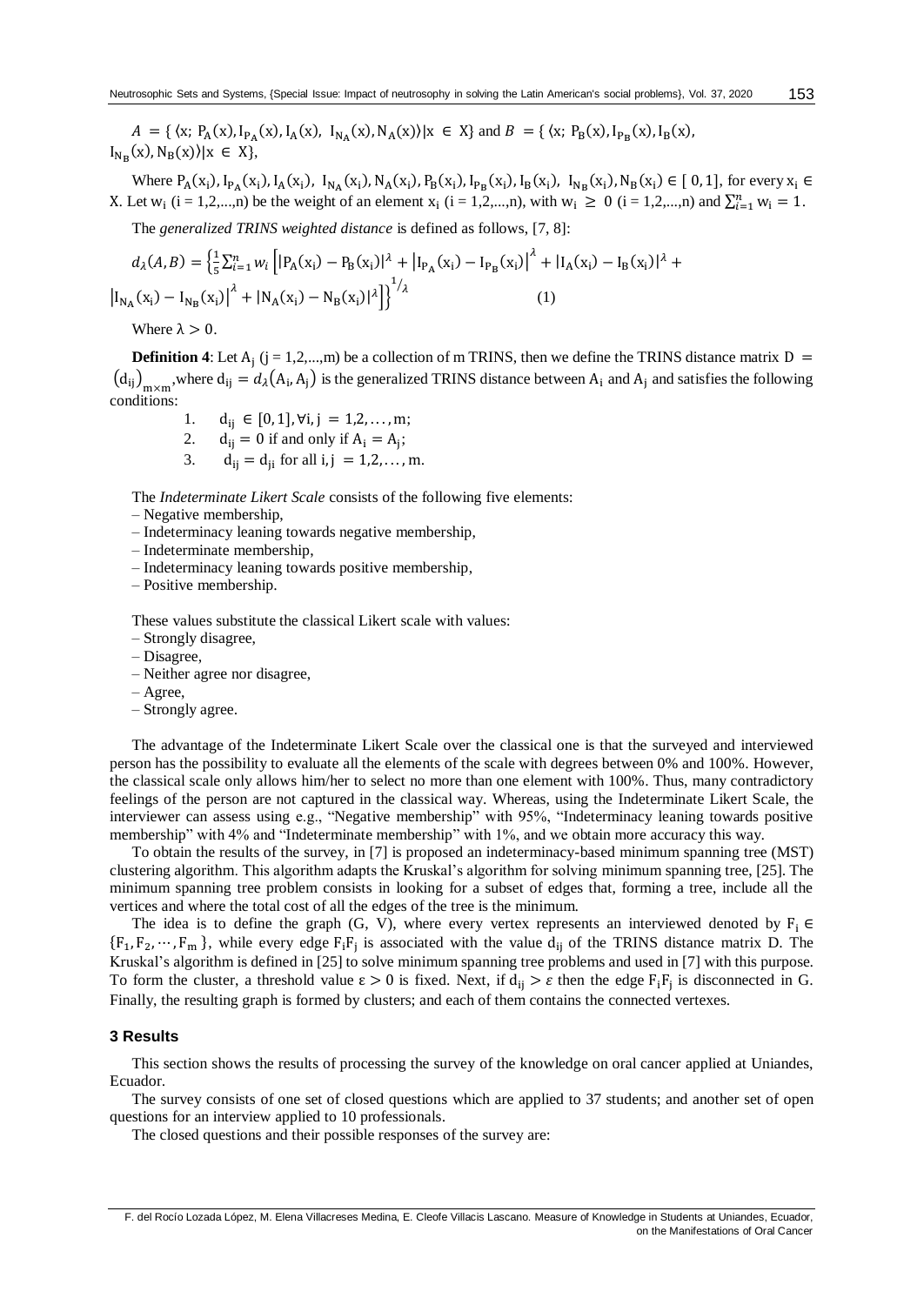1.Do you spend the necessary time to carry out an interrogation, data collection, lymph node examination and both, extra and intraoral clinical examination?

| Yes<br>N <sub>0</sub>                                                                                                                                                                                     |
|-----------------------------------------------------------------------------------------------------------------------------------------------------------------------------------------------------------|
| 2. What do you consider the highest risk factor for oral cancer?<br><b>Genetic predisposition</b><br><b>Smoking habit</b><br>Physical trauma from irritating elements<br>Parallel tobacco and alcohol use |
| 3. Are people who chew tobacco at higher risk of oral cancer?<br>Yes<br>N <sub>0</sub>                                                                                                                    |
| 4. Do you consider that in our environment, men suffer more from oral cancer than women do?<br>Yes<br>N <sub>0</sub>                                                                                      |
| 5. The virus that is most associated with oral cancer is:<br><b>Epstein Barr virus</b><br><b>Herpes Type I</b><br>Papilloma virus                                                                         |
| 6. How does the early lesion of oral cancer appear?<br>Asymptomatic<br>Symptomatic                                                                                                                        |
| 7. What could be a warning sign of a cancer injury?<br>Fordyce granule<br><b>Melanin pigmentation in mucosa</b><br><b>Chronic ulcers</b>                                                                  |
| 8. Can you clinically differentiate a candidiasis from a leukoplakia?<br>Yes<br>No.                                                                                                                       |
| 9. What is the most frequent type of oral cancer in our environment?<br>Ameloblastoma<br>Mucoepidermoid carcinoma<br>Lymphoma<br><b>Lichen planus</b><br><b>None</b>                                      |
| 10. What is the type of clinical injury with which oral cancer commonly occurs?<br><b>Ulcer</b><br>Dental plaque<br><b>Nodule</b><br><b>Macula</b><br><b>None</b>                                         |
| 11. What is the age with the highest number of cases of oral cancer?<br>From 18 to 30 years old<br>From 31 to 40 years old<br>More than 40 years old                                                      |

F. del Rocío Lozada López, M. Elena Villacreses Medina, E. Cleofe Villacis Lascano. Measure of Knowledge in Students at Uniandes, Ecuador, on the Manifestations of Oral Cancer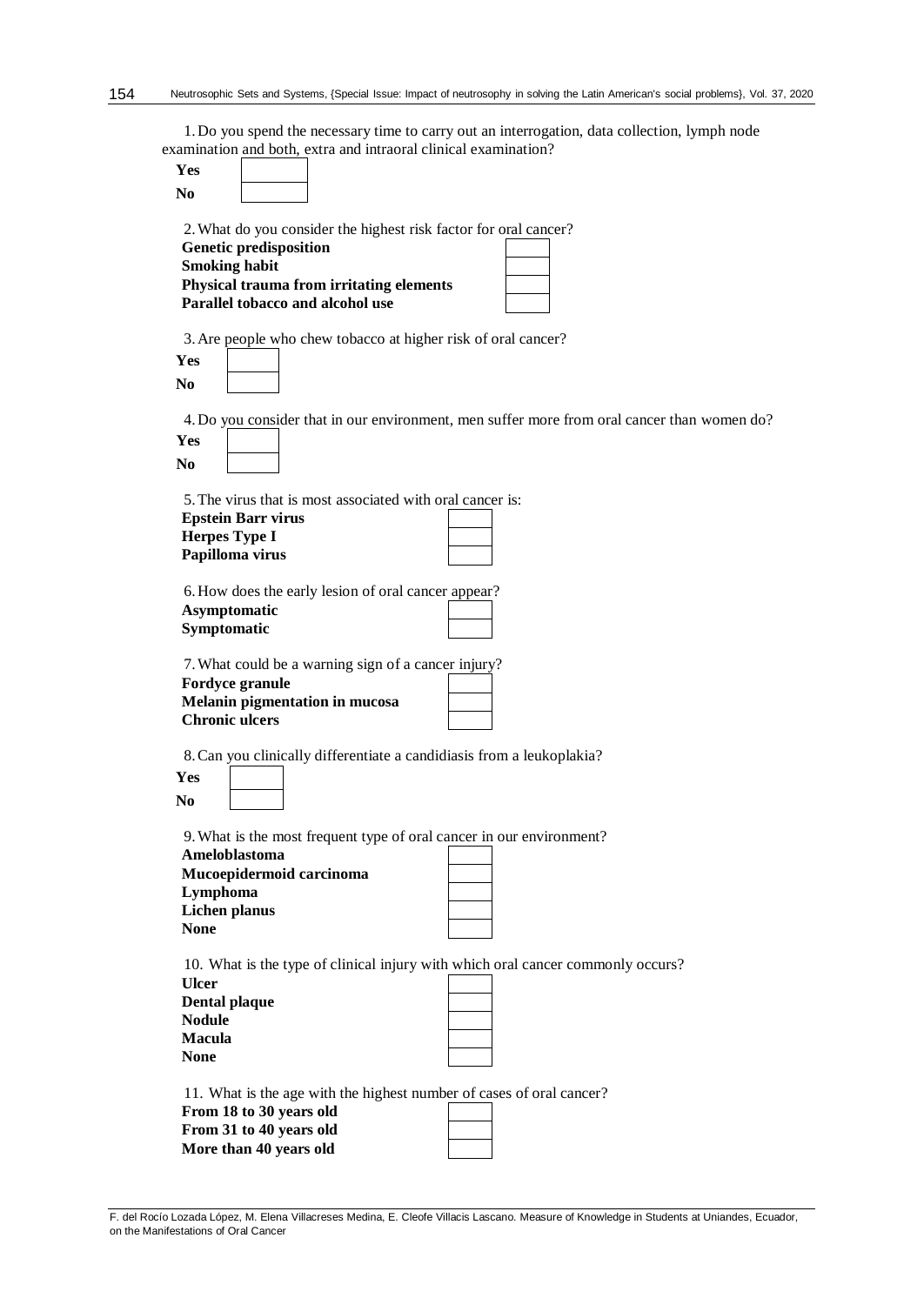12. If a patient has an ulcer, in how many days we suspect malignancy when despite he/she receiving treatment there is no tendency to heal?

| 5 days  |  |
|---------|--|
| 10 days |  |
| 15 days |  |
| 20 days |  |

13. Do you know the oral areas where the cancerous lesions associated with human papilloma virus (HPV) infections are most frequently located?

| Yes |  |
|-----|--|
| No  |  |

14. Do you teach your patients to self-test for signs and symptoms of oral cancer and pre-cancer? **Yes**

**No**

15. Do you know about oral washing with toluidine blue in the early diagnosis of malignant lesions? **Yes No**

Through the interviews applied to 10 general dental teaching professionals and specialists in each area, who are tutoring the treatments carried out on patients who come to Uniandes Dental Care Unit during the academic period April-September 2018, the following questions were asked:

- 1. Do you consider that students make an adequate record in the clinic history, as well as the background and possible predisposing risk factors for oral cancer, before performing dental care on patients?
- 2. What are the premalignant lesions, related to manifestations of oral cancer that have been most frequently identified by students during dental practices at Uniandes Dental Care Unit?
- 3. Do students perform clinical and radiological examinations of edentulous and partially edentulous patients, including revision of mucous and tooth-supported prostheses?
- 4. Given the suspicion of a precancerous oral lesion, do you think that during dental practice at Uniandes Dental Care Unit, toluidine blue washing could be implemented as a test to aid in the early diagnosis of oral cancer; to be able for referring to the specialist?
- 5. Assessing the level of knowledge that the final year students have; regarding, precancerous and cancerous lesions in the oral cavity. Do you think they are ready to apply their knowledge to benefit patients during clinical practice?

Let us denote by  $St = \{St_1, St_2, \dots, St_{37}\}\$ the set of surveyed students. A team of independent experts was hired for asking the question: Has student St<sub>i</sub> the necessary knowledge on oral cancer?

The results are evaluated by consensus of the team members for every one of the students. Experts based their opinions on the answers of the students to the 15 questions. Expert's assessment is subjective, thus, we consider it is more adequate and accurate to use the indeterminate Likert scale supported in a graphical scale of five-symbols rating, as shown in Figure 1.

**Has the student the necessary knowledge on oral cancer?**



**Figure 1:** Graphical scale associated with the indeterminate Linkert scale: Negative membership (NM), Indeterminacy leaning towards negative membership (IN), Indeterminate membership (I), Indeterminacy leaning towards positive membership (IP), and Positive membership (PM).

Experts' team was requested about the degree they consider  $St_i$  satisfies the question in the following scale:

- Negative membership (NM),
- Indeterminacy leaning towards negative membership (IN),
- Indeterminate membership (I),

F. del Rocío Lozada López, M. Elena Villacreses Medina, E. Cleofe Villacis Lascano. Measure of Knowledge in Students at Uniandes, Ecuador, on the Manifestations of Oral Cancer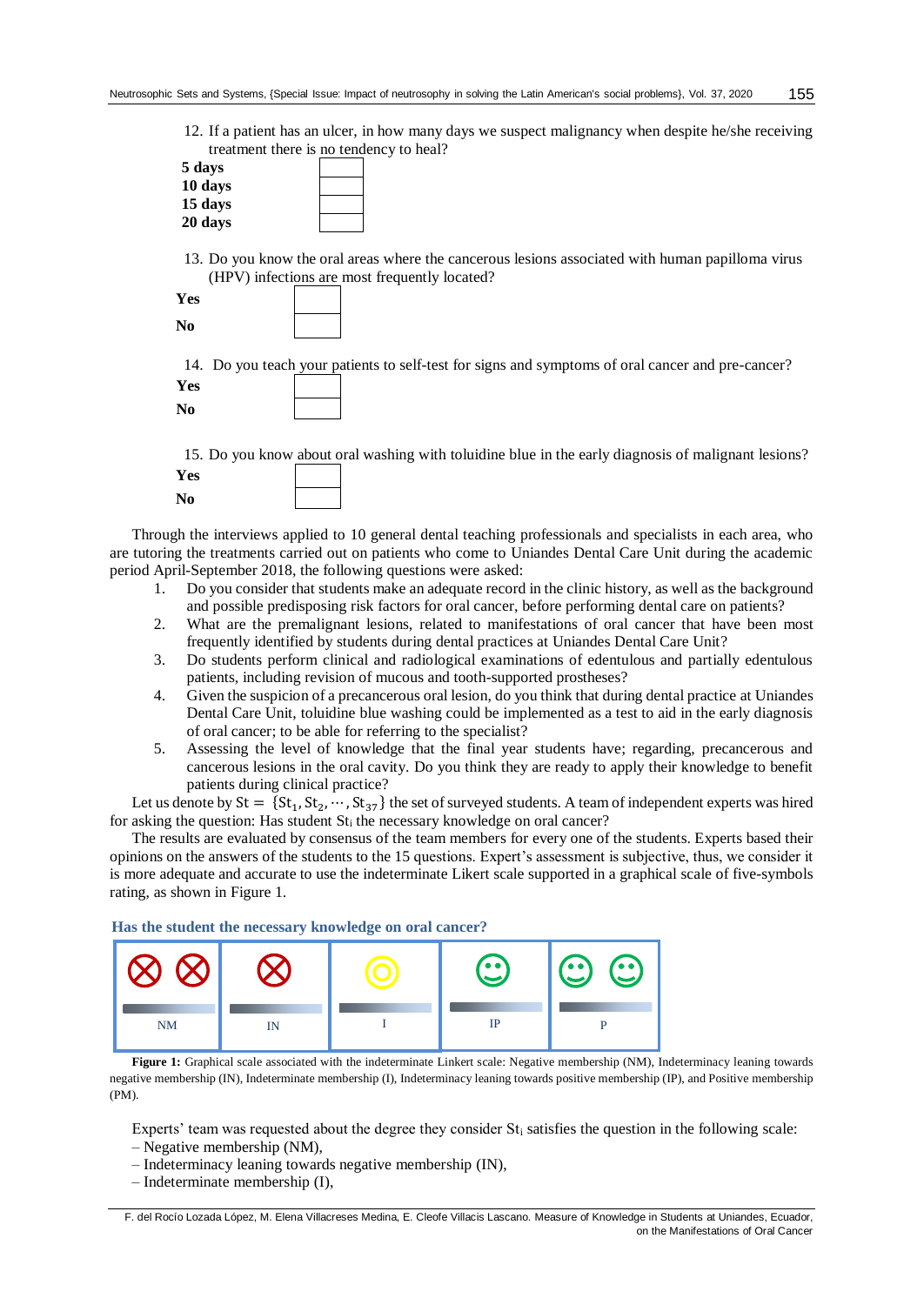- Indeterminacy leaning towards positive membership (IP),
- Positive membership (PM).

Every one of them is associated with a number in the interval [0, 100]%, which are represented in the bar contained into every square. The use of a pictorial scale allows experts to select more easily the most accurate opinion. The opinions are represented by TRINS for the evaluation of each student.

The results of every of the 37 surveyed students was collected and evaluated by experts. Next, TRINS were associated with those evaluations. D, which is the TRINS distance matrix of order 37 was calculated for parameter  $\lambda = 2$ . Later, we defined the graph (G, V) associated with D, and we applied the Prim's algorithm ([26]) to obtain the indeterminate minimum spanning tree (MST). Finally, those vertices satisfying  $d_{ii} > 0.14167$  were disconnected.

Four clusters were obtained,  $\{F_1, F_2, F_3, F_4, F_5, F_{11}, F_{12}, F_{31}, F_{33}\}$  which were evaluated as PM,<br>  $F_8, F_{10}, F_{13}, F_{14}, F_{15}, F_{16}, F_{17}, F_{18}, F_{19}, F_{29}\}$  were evaluated as IP,  ${F_7, F_8, F_{10}, F_{13}, F_{14}, F_{15}, F_{16}, F_{17}, F_{18}, F_{19}, F_{29} }$  were evaluated as IP,  ${F_6, F_{20}, F_{21}, F_{22}, F_{23}, F_{24}, F_{25}, F_{26}, F_{27}, F_{28}, F_{30}, F_{32}, F_{34}, F_{35}, F_{36}, F_{37} }$  have evaluation of IN, and  ${F_9}$  have evaluation of NM.

Thus, 24.324% of students have the necessary knowledge on oral cancer, 29.730% have an 'Indeterminacy leaning towards positive membership' evaluation in their necessary knowledge on oral cancer, 43.243% have an "Indeterminacy leaning towards negative membership", and 2.7027% are classified as 'negative membership'.

With respected to the questions asked to the professionals, enumerated with  $j = 1,2,3,4,5,6,7,8,9,10$ ; the evaluation of the results are summarized in Table 1 for each of the 5 questions.

| <b>Profesional</b> \Question | #1                                              | #2                    | #3                    | #4                                                                      | #5                    |
|------------------------------|-------------------------------------------------|-----------------------|-----------------------|-------------------------------------------------------------------------|-----------------------|
| #1                           | (0.1, 0.0, 0.2, 0.8)                            | (0.7, 0.2, 0.1, 0, 0) | (0.5, 0.0.1, 0.0.4)   | (0.7, 0.0.1, 0.0.3)                                                     | (0.1, 0.0, 0.1, 0.9)  |
| #2                           | (0, 0, 0, 0.2, 0.8)                             | (0.75, 0.05, 0.0, 0)  | (0.4, 0.1, 0, 0, 0.5) | (0.6, 0.0.1, 0.0.2)                                                     | (0.6, 0.0.1, 0.0.2)   |
| #3                           | (0.6, 0.1, 0.1, 0.0)                            | (0.9, 0.1, 0.0, 0)    | (1, 0, 0, 0, 0)       | (0.9, 0.1, 0.0, 0)                                                      | (0.9, 0.1, 0.0, 0)    |
| #4                           | $(0.2, 0.0.1, 0.1, 0.6)$ $(0.8, 0.1, 0.0, 0)$   |                       | (0.6, 0.0.1, 0.0.3)   | (0.7, 0.0.1, 0.0.2)                                                     | (0.7, 0.2, 0.1, 0, 0) |
| #5                           | (0, 0.0.1, 0.1, 0.9)                            | (0, 0, 0, 0, 1)       |                       | $(0.3, 0.2, 0.1, 0.0.2)$ $(0.65, 0, 0.1, 0.1, 0)$ $(0, 0, 0, 0.1, 0.9)$ |                       |
| #6                           | (0, 0.0.1, 0.2, 0.8)                            | (0.8, 0.1, 0.1, 0.0)  | (0.6, 0.2, 0.0, 0.1)  | (0.7, 0.0.1, 0.1, 0)                                                    | (0.6, 0.1, 0.3, 0, 0) |
| #7                           | (0.2, 0.0, 0.0.7)                               | (0.85, 0.1, 0.0, 0)   | (0.7, 0.2, 0.0, 0.1)  | (0.7, 0.0.2, 0.1, 0)                                                    | (0.6, 0.0.3, 0.0)     |
| #8                           | $(0.1, 0.1, 0.0.1, 0.6)$ $(0.75, 0.1, 0, 0, 0)$ |                       | (0.8, 0.2, 0.1, 0, 0) | $(0.6, 0.1, 0.1, 0.1, 0)$ $(0.8, 0.2, 0, 0, 0)$                         |                       |
| #9                           | (0.1, 0.0.2, 0.0.9)                             | (0, 0.0.0.1)          | (0.4, 0.0, 0.0.5)     | (0.5, 0.0.1, 0.1, 0)                                                    | (0, 0, 0, 0, 1)       |
| #10                          | (0, 0, 0, 0.1, 0.9)                             | (0, 0, 0, 0, 1)       | (0.4, 0.0, 0.1, 0.5)  | (0, 0, 0, 0, 1)                                                         | (0, 0, 0, 0, 1)       |

**Table 1:** Data collected from converting professionals' answers in TRINS on the five-question interview.

Let us remark that the professionals understood the meaning of assessing with five-value scale, thus, they used this scale adequately.

The result of forming D, the TRINS distance matrix that was calculated from Table 1, is summarized in Table 2. Let us note that  $\lambda = 2$  and  $w_i = \frac{1}{5}$  $\frac{1}{5}$  = 0.2, were fixed.

| Index 1 |          | 2        | 3        | 4        | 5        | 6              | 7        | 8        | 9        | 10             |
|---------|----------|----------|----------|----------|----------|----------------|----------|----------|----------|----------------|
| 1       | $\Omega$ | 0.18601  | 0.34928  | 0.23324  | 0.26926  | 0.24166        | 0.24920  | 0.27148  | 0.27055  | 0.32435        |
| 2       | 0.18601  | $\theta$ | 0.28320  | 0.11045  | 0.32481  | 0.12410        | 0.14318  | 0.16643  | 0.33136  | 0.38079        |
| 3       | 0.34928  | 0.28320  | $\theta$ | 0.19698  | 0.46141  | 0.24739        | 0.21000  | 0.18682  | 0.46989  | 0.53963        |
| 4       | 0.23324  | 0.11045  | 0.19698  | $\theta$ | 0.36510  | 0.10954        | 0.10630  | 0.10817  | 0.37363  | 0.42755        |
| 5       | 0.26926  | 0.32481  | 0.46141  | 0.36510  | $\Omega$ | 0.35057        | 0.36304  | 0.37390  | 0.094340 | 0.25554        |
| 6       | 0.24166  | 0.12410  | 0.24739  | 0.10954  | 0.35057  | $\overline{0}$ | 0.075498 | 0.11180  | 0.37256  | 0.44317        |
| 7       | 0.24920  | 0.14318  | 0.21000  | 0.10630  | 0.36304  | 0.075498       | $\Omega$ | 0.10583  | 0.38013  | 0.45222        |
| 8       | 0.27148  | 0.16643  | 0.18682  | 0.10817  | 0.37390  | 0.11180        | 0.10583  | $\theta$ | 0.39408  | 0.45706        |
| 9       | 0.27055  | 0.33136  | 0.46989  | 0.37363  | 0.094340 | 0.37256        | 0.38013  | 0.39408  | $\Omega$ | 0.23152        |
| 10      | 0.32435  | 0.38079  | 0.53963  | 0.42755  | 0.25554  | 0.44317        | 0.45222  | 0.45706  | 0.23152  | $\overline{0}$ |

**Table 2:** TRINS distance matrix of the results from Table 1.

In Figure 2 we depict the edges of the minimum spanning tree and their associated cost. For simplicity, we omitted the rest of the edges.

F. del Rocío Lozada López, M. Elena Villacreses Medina, E. Cleofe Villacis Lascano. Measure of Knowledge in Students at Uniandes, Ecuador, on the Manifestations of Oral Cancer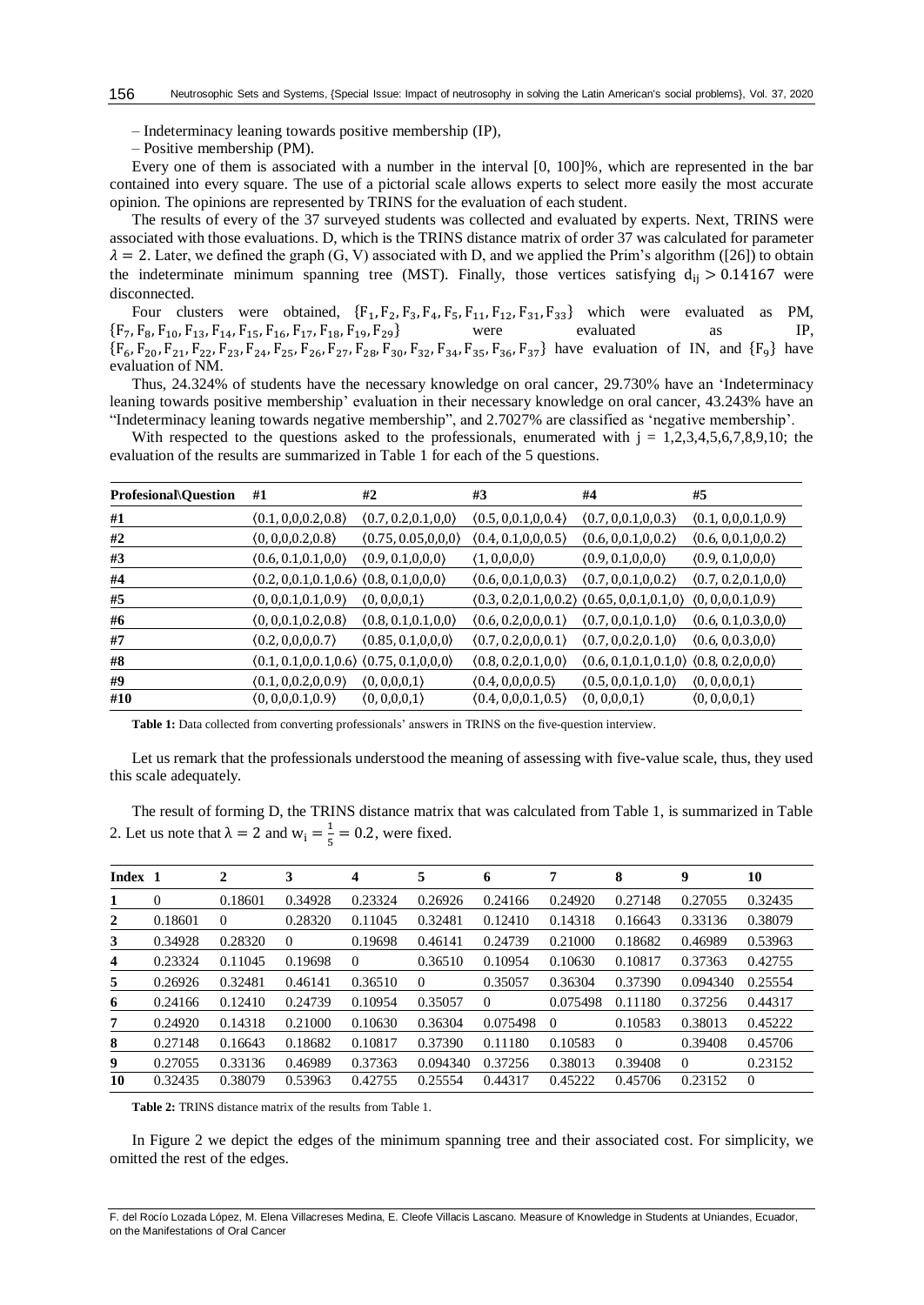

Figure 2: Edges of the minimum spanning tree and their associated cost obtained from the results of Prim's algorithm.

The clusters are obtained fixing  $\varepsilon = 0.187$ , which is graphically represented in Figure 3.



**Figure 3:** Clusters obtained for  $\varepsilon = 0.187$ .

Thus, three clusters are obtained, they are:  $\{F_1, F_2, F_3, F_4, F_6, F_7, F_8\}$ ,  $\{F_5, F_9\}$ , and  $\{F_{10}\}$ . One cluster prevails, containing 70% of the opinions, where the prevalent judgment is that students have many deficiencies to detect oral cancer and many assertions as well.

#### **Conclusion**

In this investigation, we studied the current situation of knowledge on oral cancer by the ninth and tenth semesters' students of the Dental Care Unit at Uniandes, Ecuador. 37 students were surveyed through a 15 closed questions questionnaire, while 10 teachers were interviewed about their opinions regarding the students' knowledge on this topic. From the results, we may conclude that the students do not yet have the necessary knowledge about oral cancer and need training. The use of the indeterminate Likert scale ensured that mixed feelings were captured in the evaluations. The results were based on clusters obtained from applying an indeterminate minimum spanning tree clustering algorithm. Specifically, the Prim's algorithm was used. Only 24.324% of the surveyed students are trained to detect oral cancer, 29.730% of the students are not trained yet, but they show a positive trend, while the rest do not show good results. According to the professionals, there is a

F. del Rocío Lozada López, M. Elena Villacreses Medina, E. Cleofe Villacis Lascano. Measure of Knowledge in Students at Uniandes, Ecuador, on the Manifestations of Oral Cancer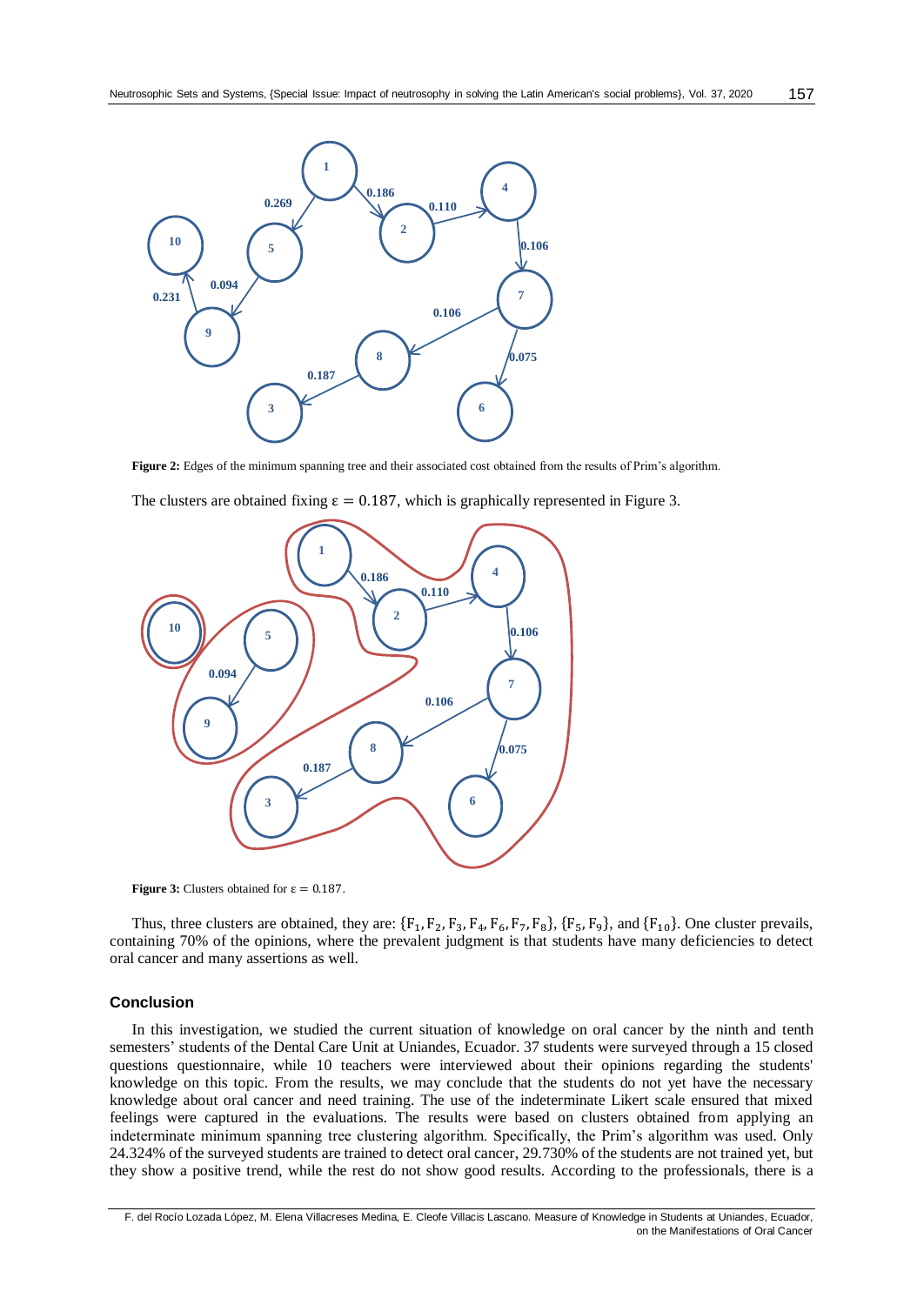predominant cluster, where experts consider that students have some skills to detect oral cancer, but they need more training. For the authors, this is the first time in Ecuador that such a study has been carried out.

### **References**

- 1. ROIG, M.D.L.C.S., J.S.P. ESPINOSA, and M.Y.L. VÁZQUEZ, *Estrategia de Gestión en la Educación Superior; pertinencia e impacto en la interrelación de los procesos académicos, de investigación científica y de vinculación con la sociedad en el periodo enero 2016-mayo 2018 en la Facultad de Ciencias Jurídicas, Sociales y de la Educación de la Universidad Técnica de Babahoyo en Ecuador*. Infinite Study.
- 2. Cabrera-Cevallos, J.F., *Level of knowledge on the manifestations of oral cancer in students of ninth and tenth semester of the dental unit of attention UNIANDES(Nivel de conocimiento sobre las manifestaciones de cáncer oral en estudiantes de noveno y décimo semestre de la unidad de atención odontológica UNIANDES)(In Spanish)*. 2018: Ambato, Ecuador.
- 3. Silvestre, F. and A. Plaza, *Dentistry in special patients (Odontología en pacientes especiales)(In Spanish)*. 2011, Valencia: Universitat de València.
- 4. García, C. *Medical writing: Cancer increases in oral cavity because of HPV in Ecuador (Redacción Médica Ecuador aumenta cáncer en cavidad oral por HPV)(In Spanish)*. 2016.
- 5. Likert, R., *A technique for the measurement of attitudes.* Archives of psychology, 1932. **22**: p. 5–55.
- 6. García-Arias, N., N. Quevedo-Arnaiz, S. Gavilánez-Villamarín, and M. Cleonares-Borbor, *Neutrosociology for the Analysis of the Pros and Cons of the LIFE Series in UNIANDES, Ecuador.* Neutrosophic Sets and Systems, 2020. **34**: p. 177-182.
- 7. Kandasamy, I., W.B. Vasantha-Kandasamy, J.M. Obbineni, and F. Smarandache, *Indeterminate Likert scale: feedback based on neutrosophy, its distance measures and clustering algorithm.* Soft Computing, 2020. **24**: p. 7459- 7468.
- 8. Kandasamy, I. and F. Smarandache. *Triple refined indeterminate neutrosophic sets for personality classification*. in *2016 IEEE Symposium Series on Computational Intelligence (SSCI). IEEE*. 2016.
- 9. Smarandache, F., *n-valued refined neutrosophic logic and its applications in physics*. 2013: Infinite Study.
- 10. Sayyadi-Tooranloo, H., S. Mahmood-Zanjirchi, and M. Tavangar, *ELECTRE Approach for Multi-attribute Decisionmaking in Refined Neutrosophic Environment.* Neutrosophic Sets and Systems, 2020. **31**: p. 101-119.
- 11. Al-Tahan, M. and B. Davvaz, *Refined neutrosophic quadruple (po-)hypergroups and their fundamental group.* Neutrosophic Sets and Systems, 2019. **27**: p. 138-153.
- 12. Patrascu, V., *Refined Neutrosophic Information Based on Truth, Falsity, Ignorance, Contradiction and Hesitation.* Neutrosophic Sets and Systems, 2016. **11**: p. 57-66.
- 13. Smarandache, F., *Neutrosophic Quadruple Numbers, Refined Neutrosophic Quadruple Numbers, Absorbance Law, and the Multiplication of Neutrosophic Quadruple Numbers.* Neutrosophic Sets and Systems, 2015. **10**: p. 96-98.
- 14. Agboola, A.A.A., *On Refined Neutrosophic Algebraic Structures.* Neutrosophic Sets and Systems, 2015. **10**: p. 99- 101.
- 15. Yasser, I., A. Twakol, A.A.A. El-Khalek, A. Samrah, and A.A. Salama, *COVID-X: Novel Health-Fog Framework Based on Neutrosophic Classifier for Confrontation Covid-19.* Neutrosophic Sets and Systems, 2020. **35**: p. 1-21.
- 16. Pozo-Hernández, C.E., E.T. Mejía-Álvarez, E.T. Villa-Shagnay, and S. Guerrón-Enríquez, *Priorization of educational strategies on nutrition and its correlation in anthropometry in children from 2 to 5 years with neutrosophic topsis.* Neutrosophic Sets and Systems, 2020. **34**: p. 9-15.
- 17. Adunni-Alaran, M., A.A. Adesina-Agboola, A. Taofik-Akinwale, and O. Folorunso, *A Neutrosophic Similarity Approach to Selection of Department for Student Transiting from JSS3 to SSS1 Class in Nigerian Education System.* Neutrosophic Sets and Systems, 2019. **27**: p. 104-113.
- 18. Estupiñan-Ricardo, J., M.E. Llumiguano-Poma, A.M. Arguello-Pazmiño, A.D. Albán-Navarro, L. Martín-Estévez, and N. Batista-Hernandez, *Neutrosophic model to determine the degree of comprehension of higher education students in Ecuador.* Neutrosophic Sets and Systems, 2019. **26**: p. 55-61.
- 19. Gómez, G.Á. and J.E. Ricardo, *Método para medir la formación de competencias pedagógicas mediante números neutrosóficos de valor único.* Neutrosophic Computing and Machine Learning, 2020. **11**.
- 20. Cormen, T.H., C.E. Leiserson, R.L. Rivest, and C. Stein, *Introduction to Algorithms*. Second Edition ed. 2001: MIT Press and McGraw-Hill.
- 21. Amat Abreu, M. and D. Cruz Velázquez, *Neutrosophic model based on the ideal distance to measure the strengthening of values in the students of Puyo university.* Neutrosophic Sets & Systems, 2019. **26**.
- 22. Ricardo, P.D.J.E., *Importancia de la investigación jurídica para la formación de los profesionales del Derecho.* Dilemas Contemporáneos: Educación, Política y Valores., 2020.